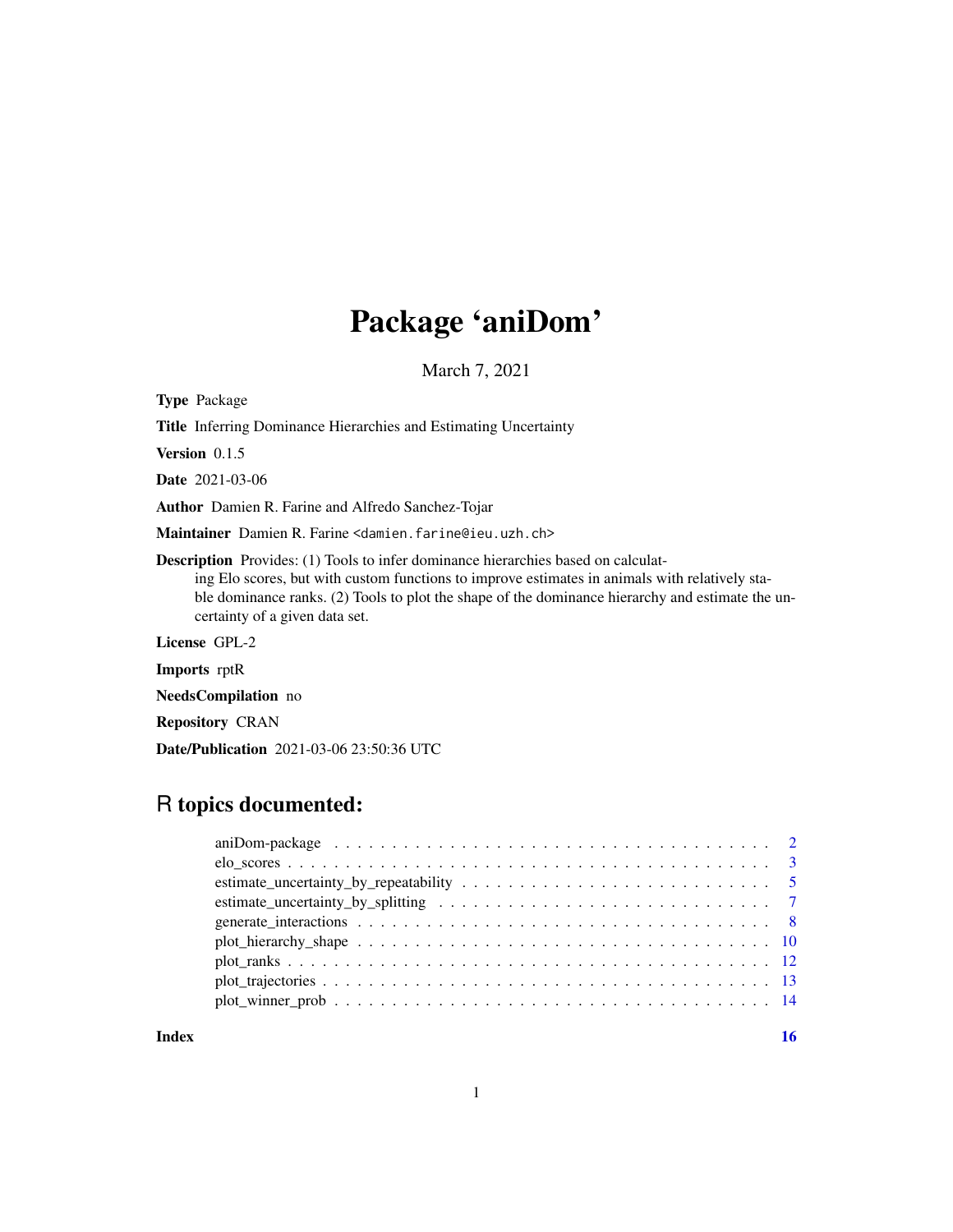#### Description

Provides (1) Tools to infer dominance hierarchies based on calculating Elo scores, but with custom functions to improve estimates in animals with relatively stable dominance ranks. (2) Tools to plot the shape of the dominance hierarchy and estimate the uncertainty of a given data set.

## Details

| Package: | aniDom     |
|----------|------------|
| Type:    | Package    |
| Version: | 0.1.5      |
| Date:    | 2021-03-06 |
| License: | $GPL-2$    |
|          |            |

#### Author(s)

Written by Damien R. Farine and Alfredo Sanchez-Tojar

Maintainer: Damien R. Farine <damien.farine@ieu.uzh.ch>

## References

Sanchez-Tojar, A., Schroeder, J., Farine, D.R. (in prep) Methods for inferring dominance hierarchies and estimating their uncertainty.

## Examples

```
# Generate data
data <- generate_interactions(N.inds=10,N.obs=20,a=5,b=3)
```
# Extract interactions winners <- data\$interactions\$Winner losers <- data\$interactions\$Loser

```
# Calculate Elo scores with randomised order
scores <- elo_scores(winners=winners,losers=losers,randomise=TRUE,n.rands=1000)
```
# Plot ranks plot\_ranks(scores,plot.CIs=TRUE)

# Plot hierachy shape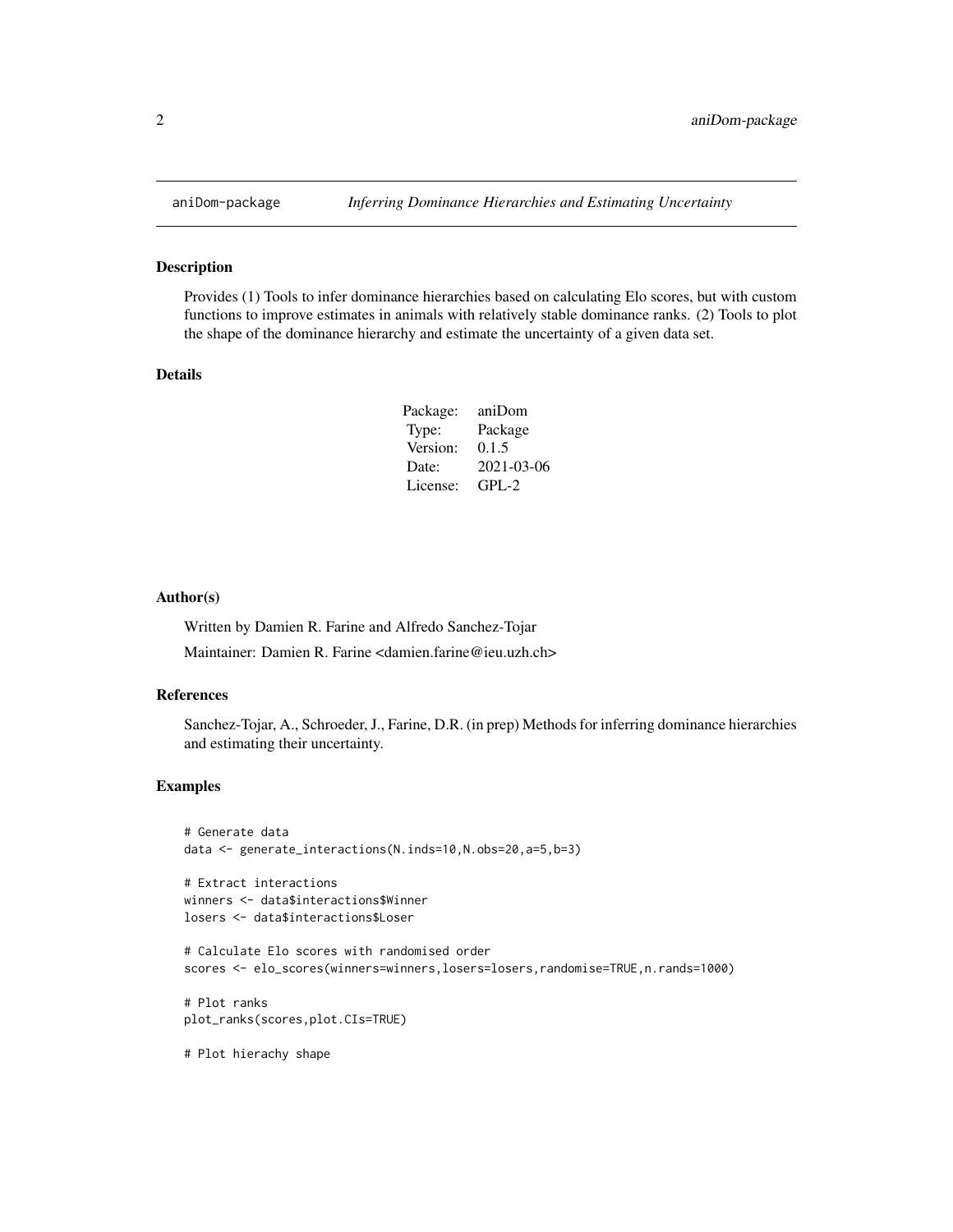```
plot_hierarchy_shape(identity=1:nrow(scores),rank=1:nrow(scores),
winners=winners,losers=losers,fitted=TRUE)
```

```
elo_scores Calculate Elo scores (with or without time randomisations)
```
## Description

Function that takes winners and losers from dominance interactions and returns either their Elo score or their ranks. The function can generate replicated datasets by randomising the order (time) of the interactions, which can be used to generate 95% confidence intervals.

## Usage

```
elo_scores(winners, losers, identities = NULL, sigmoid.param = 1/100,
K = 200, init.score = 0, randomise = FALSE, n.rands = 1000,
return.as.ranks = FALSE, return.trajectories = FALSE,
dates = NULL)
```
## Arguments

| winners             | Vector containing the identity of the winners. This can be integers or strings.                                                                                                                                                                                                                                        |  |
|---------------------|------------------------------------------------------------------------------------------------------------------------------------------------------------------------------------------------------------------------------------------------------------------------------------------------------------------------|--|
| losers              | Vector containing the identity of the losers. This can be integers or strings.<br>These should be in the same order as the winners (i.e. winners[1] should be the<br>winner and losers[1] should be the loser from the same contest).                                                                                  |  |
| identities          | Optional vector containing the identity of all individuals. This is useful if not all<br>individuals are represented in the winners and losers.                                                                                                                                                                        |  |
| sigmoid.param       | A parameter of the Elo function that determines the steepness of the sigmoid<br>function (i.e how much the scores change for small differences in rank). Smaller<br>values flatten the shape (more linear), whereas larger values create a stronger<br>threshold function (more change for small differences in rank). |  |
| К                   | K is a parameter of the Elo function that determines the speed at which scores<br>change after an encounter (default $K=200$ ).                                                                                                                                                                                        |  |
| init.score          | Parameter of the Elo function that determines the starting score (does not have<br>an effect on relative differences in score).                                                                                                                                                                                        |  |
| randomise           | Boolean (TRUE/FALSE) describing whether to create replicated datasets by<br>randomising the order of the observed interactions (see details).                                                                                                                                                                          |  |
| n.rands             | The number of randomisations to perform (ignored if randomise=FALSE).                                                                                                                                                                                                                                                  |  |
| return.as.ranks     |                                                                                                                                                                                                                                                                                                                        |  |
|                     | Boolean (TRUE/FALSE) describing whether to convert scores into ranks before<br>returning the data.                                                                                                                                                                                                                     |  |
| return.trajectories |                                                                                                                                                                                                                                                                                                                        |  |
|                     | Boolean (TRUE/FALSE) describing whether to return trajectories (the scores<br>after each interaction T) or only the final scores.                                                                                                                                                                                      |  |
| dates               | Optional vector containing a timestamp identifier (in any format) for each ob-<br>servation (see details).                                                                                                                                                                                                             |  |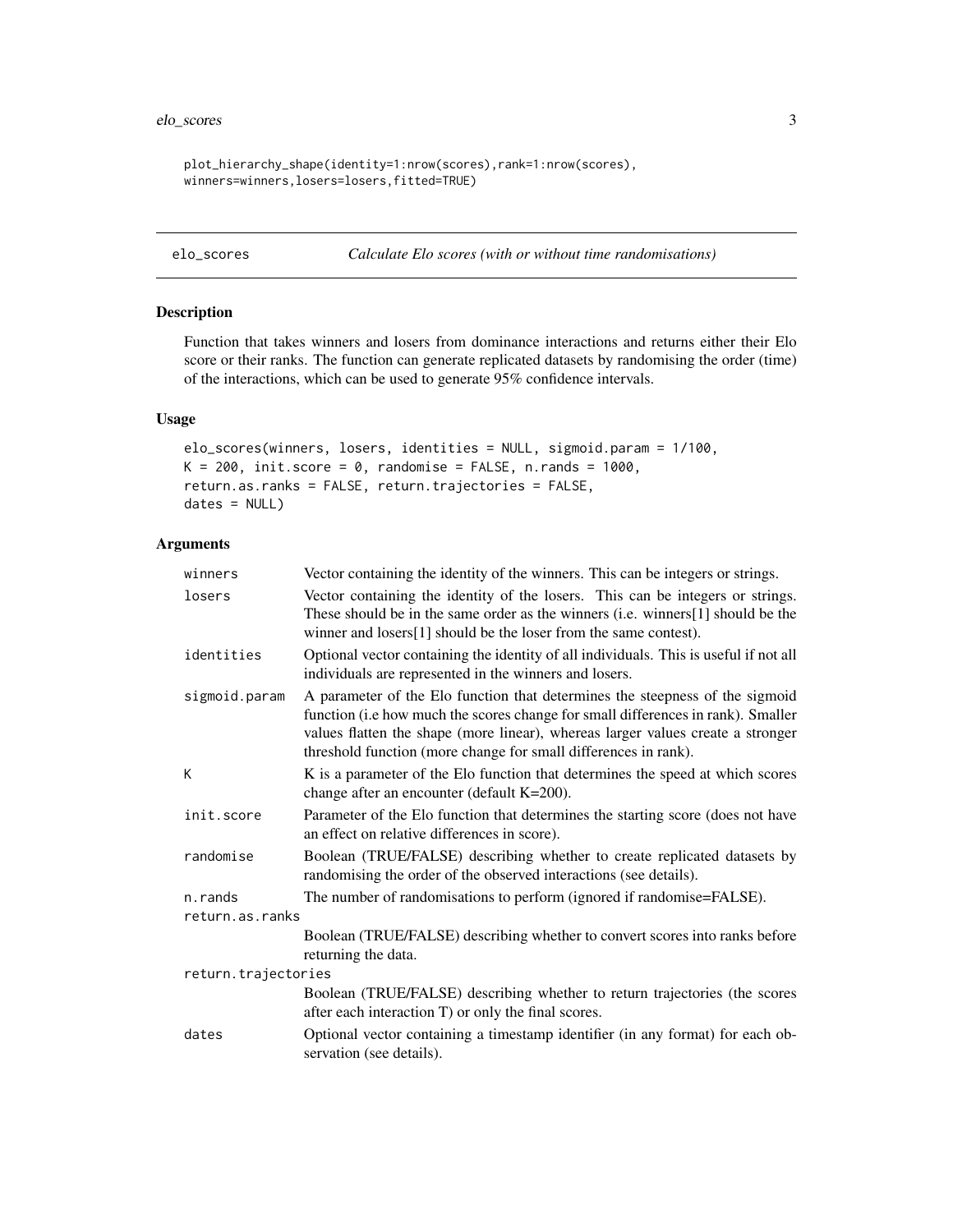#### Details

This function calculates Elo scores using a sigmoidal function. Because animal groups often have relatively stable hierarchies during a study period, this implementation allows the order of interactions to be randomised (randomise=TRUE) to create K replicated datasets (where K=n.rands). This method can improve the estimate of the ranks for each individual, and allow 95% range of values to be computed. If randomise=FALSE, the scores will be calculated only once and maintain the original ordering of winners and losers for each context.

The date option can be used to return timestamped trajectories. Note that because the function assumes that interactions are ordered temporally, the function simply returns each unique timestamp in the order they are encountered. Thus, the aggregation of observations into dates will be determined by the resolution of the timestamp (e.g. minutes, days, months).

#### Value

The function returns different values depending on the input parameters.

If randomise=FALSE and return.trajectories=FALSE, then the function returns a vector of size N giving final score for each individual from the original ordering of interactions (where N is the number of individuals in the data or in the identities variable if given). If randomise=TRUE and return.trajectories=FALSE, then the function returns a NxK matrix giving the final scores for each individual (rows) after each randomisation of the orders. If randomise=FALSE and return.trajcetories=TRUE, then the function returns an  $Nx(T+1)$  matrix giving the starting score (init.score) in the first column followed by the score after each of the T interactions. If randomise=TRUE and return.trajcetories=TRUE, then the function returns an NxTxK array.

#### Author(s)

Written by Damien R. Farine & Alfredo Sanchez-Tojar

Maintainer: Damien R. Farine <damien.farine@ieu.uzh.ch>

#### References

Sanchez-Tojar, A., Schroeder, J., Farine, D.R. (in prep) Methods for inferring dominance hierarchies and estimating their uncertainty.

## Examples

```
# Generate some input data
data <- generate_interactions(10,20,5,2)
```

```
# Extract winners and losers
winners <- data$interactions$Winner
losers <- data$interactions$Loser
```

```
# Calculate Elo scores
scores <- elo_scores(winners,losers)
```
# Plot ranks plot\_ranks(scores)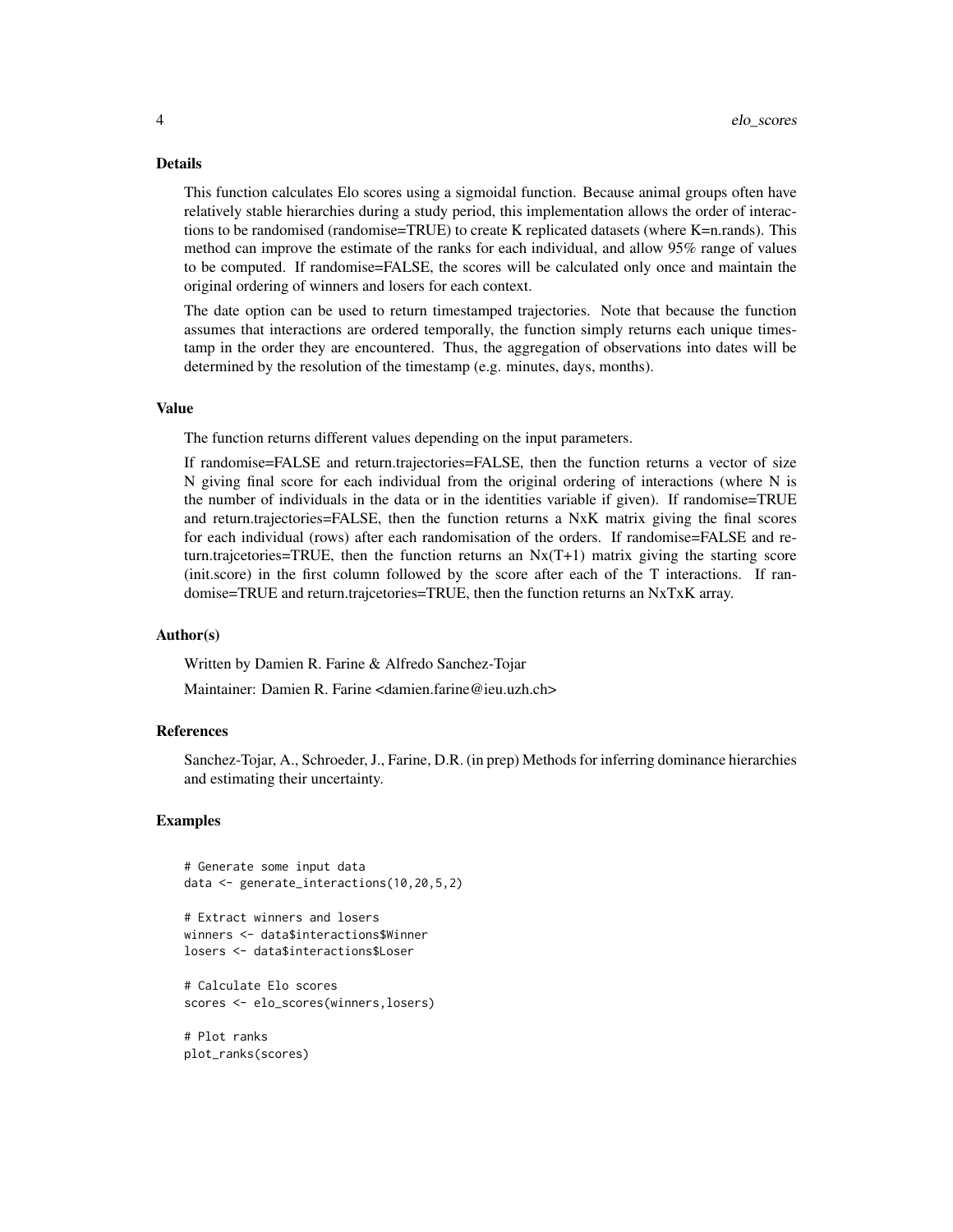```
#### return timestamped data
# simulating 10 dominance interactions
# in a group of 5 individuals
output <- generate_interactions(5,
10, a=10, b=5, id.biased=FALSE,
rank.biased=FALSE)
# adding some random dates, this could be, in principle,
# of any format, e.g. (character, numeric, etc).
output$interactions$date <- c("date01", "date01",
"date02","date02","date03","date04",
"date04","date05","date06","date06")
dated.trajectories <- elo_scores(
output$interactions$Winner,
```
output\$interactions\$Loser, dates=output\$interactions\$date, identities=c(1:5), randomise=FALSE, return.as.ranks=FALSE, return.trajectories=TRUE)

```
estimate_uncertainty_by_repeatability
```
*Calculate the repeatability score of ranks from randomisations of the interaction orders.*

## Description

Calculates the Intraclass Correlation Coefficient for each individual after randomising the order of interactions in the given dataset.

#### Usage

```
estimate_uncertainty_by_repeatability(winners, losers, identities = NULL,
sigmoid.param = 1/100, K = 200, init.score = 0, n.rands = 1000)
```
#### Arguments

| winners    | Vector containing the identity of the winners. This can be integers or strings.                                                                                                                                                        |
|------------|----------------------------------------------------------------------------------------------------------------------------------------------------------------------------------------------------------------------------------------|
| losers     | Vector containing the identity of the losers. This can be integers or strings.<br>These should be in the same order as the winners (i.e. winners [1] should be the<br>winner and losers[1] should be the loser from the same contest). |
| identities | Optional vector containing the identity of all individuals. This is useful if not all<br>individuals are represented in the winners and losers.                                                                                        |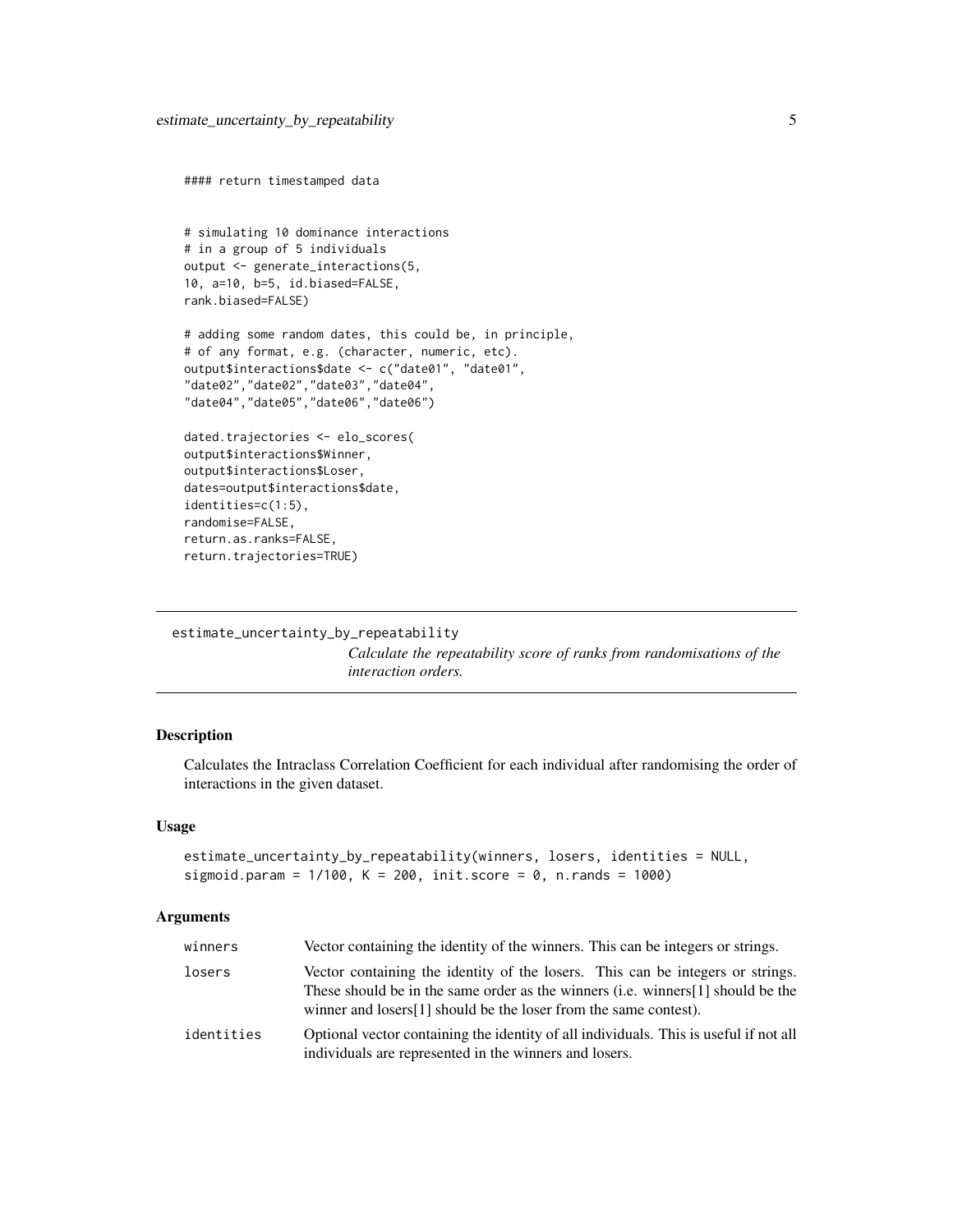| sigmoid.param | A parameter of the Elo function that determines the steepness of the sigmoid<br>function (i.e how much the scores change for small differences in rank). Smaller<br>values flatten the shape (more linear), whereas larger values create a stronger<br>threshold function (more change for small differences in rank). |
|---------------|------------------------------------------------------------------------------------------------------------------------------------------------------------------------------------------------------------------------------------------------------------------------------------------------------------------------|
| K             | K is a parameter of the Elo function that determines the speed at which scores<br>change after an encounter (default $K=200$ ).                                                                                                                                                                                        |
| init.score    | Parameter of the Elo function that determines the starting score (does not have<br>an effect on relative differences in score).                                                                                                                                                                                        |
| n.rands       | The number of randomisations to perform.                                                                                                                                                                                                                                                                               |

## Details

Each ordering of winners and losers will yield slightly different Elo scores. This function takes the Elo scores from n.rands randomisations of the order of interactions. It then computes the repeatability score. This repeatability score can provide some insight into the level of certainty (or robustness) of the input data. Our simulations suggest that a repeatability score above 0.8 suggests a reasonably robust hierarchy, given a large input dataset (can be unreliable for small datasets, i.e. < 10 observations per indiviudal), or for extremely flat hierarchies.

## Value

Returns an object of class rpt from the rptR library. This object contains all of the information required to estimate repeatability.

#### Author(s)

Written by Damien R. Farine & Alfredo Sanchez-Tojar

Maintainer: Damien R. Farine <damien.farine@ieu.uzh.ch>

### References

Sanchez-Tojar, A., Schroeder, J., Farine, D.R. (in prep) Methods for inferring dominance hierarchies and estimating their uncertainty.

```
# Generate some input data
data <- generate_interactions(10,20,5,2)
```

```
# Extract winners and losers
winners <- data$interactions$Winner
losers <- data$interactions$Loser
```

```
# Calculate repeatability
r <- estimate_uncertainty_by_repeatability(winners,losers)
```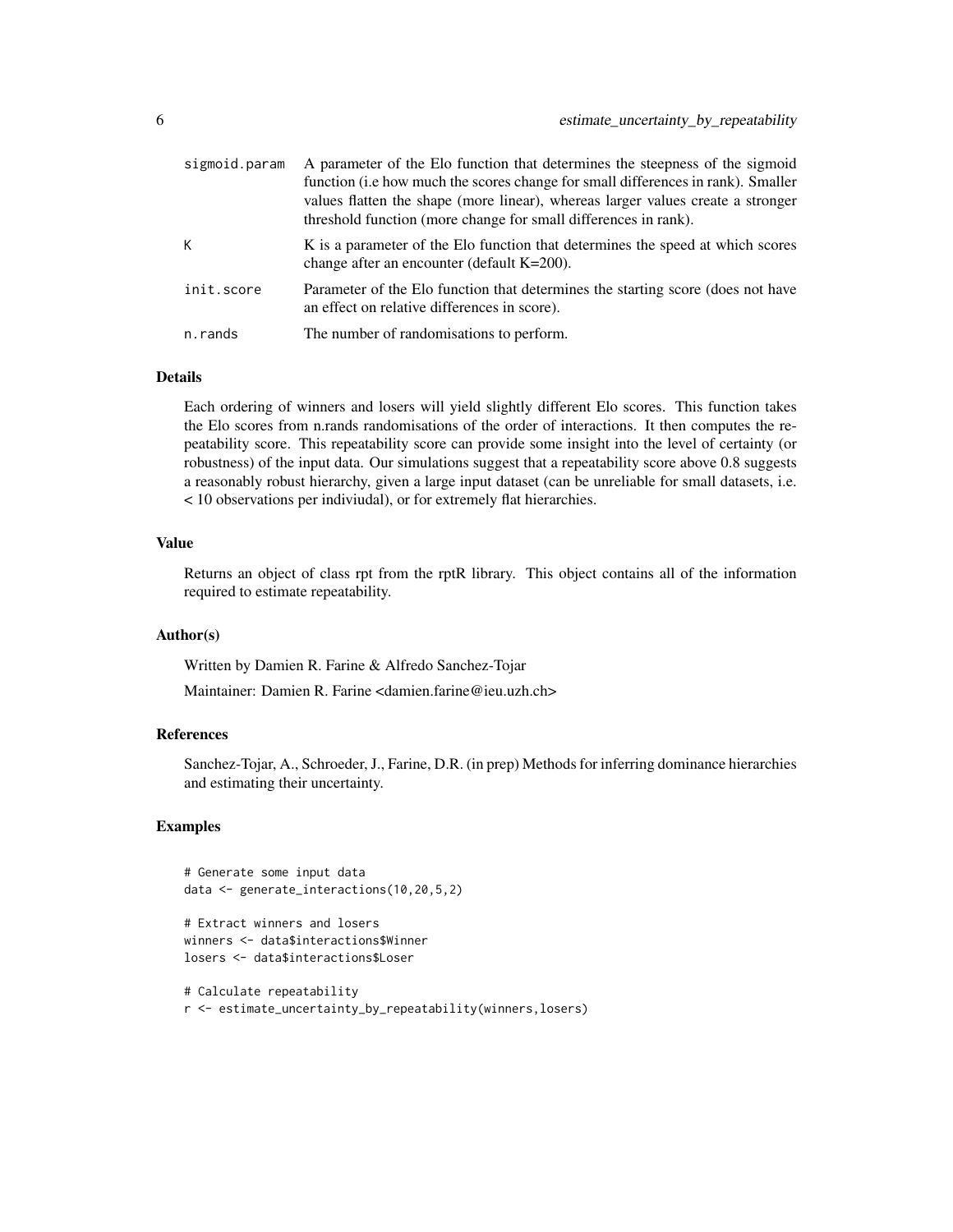<span id="page-6-0"></span>estimate\_uncertainty\_by\_splitting

*Calculate the repeatability score of ranks by splitting the observed data in half.*

## Description

Calculates the correlation of the Elo scores for individuals across to exclusive halves of the data.

#### Usage

```
estimate_uncertainty_by_splitting(winners, losers, identities = NULL,
sigmoid.param = 1/100, K = 200, init.score = 0, randomise = FALSE, n.rands = 1000)
```
#### Arguments

| winners       | Vector containing the identity of the winners. This can be integers or strings.                                                                                                                                                                                                                                        |
|---------------|------------------------------------------------------------------------------------------------------------------------------------------------------------------------------------------------------------------------------------------------------------------------------------------------------------------------|
| losers        | Vector containing the identity of the losers. This can be integers or strings.<br>These should be in the same order as the winners (i.e. winners [1] should be the<br>winner and losers[1] should be the loser from the same contest).                                                                                 |
| identities    | Optional vector containing the identity of all individuals. This is useful if not all<br>individuals are represented in the winners and losers.                                                                                                                                                                        |
| sigmoid.param | A parameter of the Elo function that determines the steepness of the sigmoid<br>function (i.e how much the scores change for small differences in rank). Smaller<br>values flatten the shape (more linear), whereas larger values create a stronger<br>threshold function (more change for small differences in rank). |
| K             | K is a parameter of the Elo function that determines the speed at which scores<br>change after an encounter (default $K=200$ ).                                                                                                                                                                                        |
| init.score    | Parameter of the Elo function that determines the starting score (does not have<br>an effect on relative differences in score).                                                                                                                                                                                        |
| randomise     | Boolean (TRUE/FALSE) describing whether to create replicated datasets by<br>randomising the order of the observed interactions (see details).                                                                                                                                                                          |
| n.rands       | The number of randomisations to perform.                                                                                                                                                                                                                                                                               |

#### Details

By calculating the correlation of the Elo scores calculated separately for two halves of the data, this function provides some insights into the uncertainty and robustness of the data collected. If randomise=FALSE, the data are split in half and the correlation between the two halves is returned. If randomise=TRUE, then the ordering of the interactions is randomised n.rands times and the correlation is calculated each time in the same way. The function then returns the mean and 95% range of the correlation values. Our simulations suggest that correlations above 0.5 suggests a robust dominance hierarchy (or low uncertainty).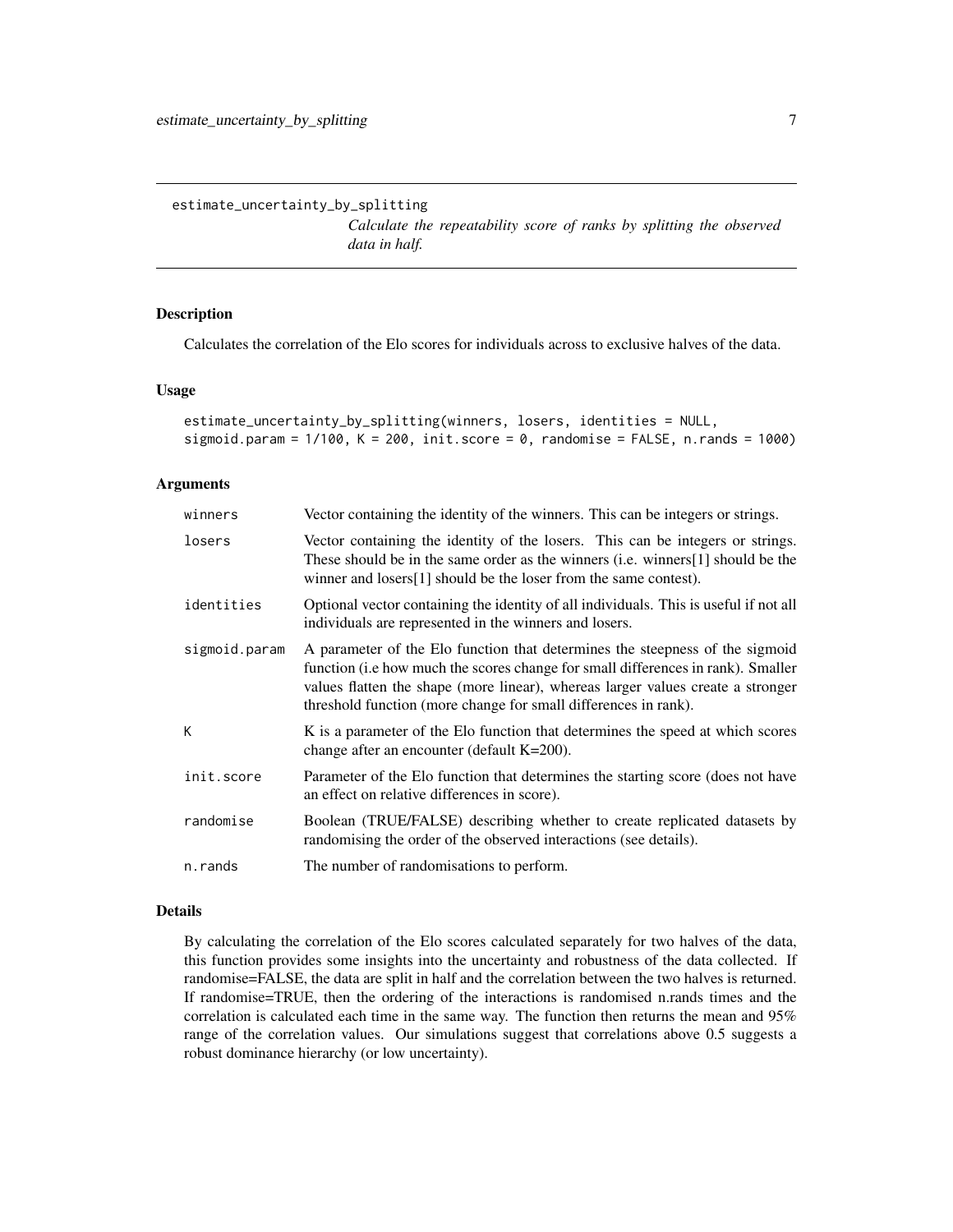## <span id="page-7-0"></span>Value

If randomise=FALSE: the Spearman rank correlation coefficient of the first half and second half of the data. If randomise=TRUE: the mean and 95% range of the Spearkman rank correlation coefficients from two halves of the data with the ordering randomised each time.

#### Author(s)

Written by Damien R. Farine & Alfredo Sanchez-Tojar

Maintainer: Damien R. Farine <damien.farine@ieu.uzh.ch>

## References

Sanchez-Tojar, A., Schroeder, J., Farine, D.R. (in prep) Methods for inferring dominance hierarchies and estimating their uncertainty.

## Examples

```
# Generate some input data
data <- generate_interactions(10,20,5,2)
# Extract winners and losers
winners <- data$interactions$Winner
losers <- data$interactions$Loser
```

```
# Calculate repeatability
r <- estimate_uncertainty_by_splitting(winners,losers,randomise=TRUE)
```
<span id="page-7-1"></span>generate\_interactions *Generate simulated interactions with differently-shaped hierarchies*

## Description

Generates simulated winners and losers. The function can generate data for different population sizes, with differently-shaped hierarchies, and with varying biases. The output is the hierarchy, and the winner and loser for each interaction.

#### Usage

```
generate_interactions(N.inds, N.obs, a, b, id.biased = FALSE, rank.biased = FALSE)
```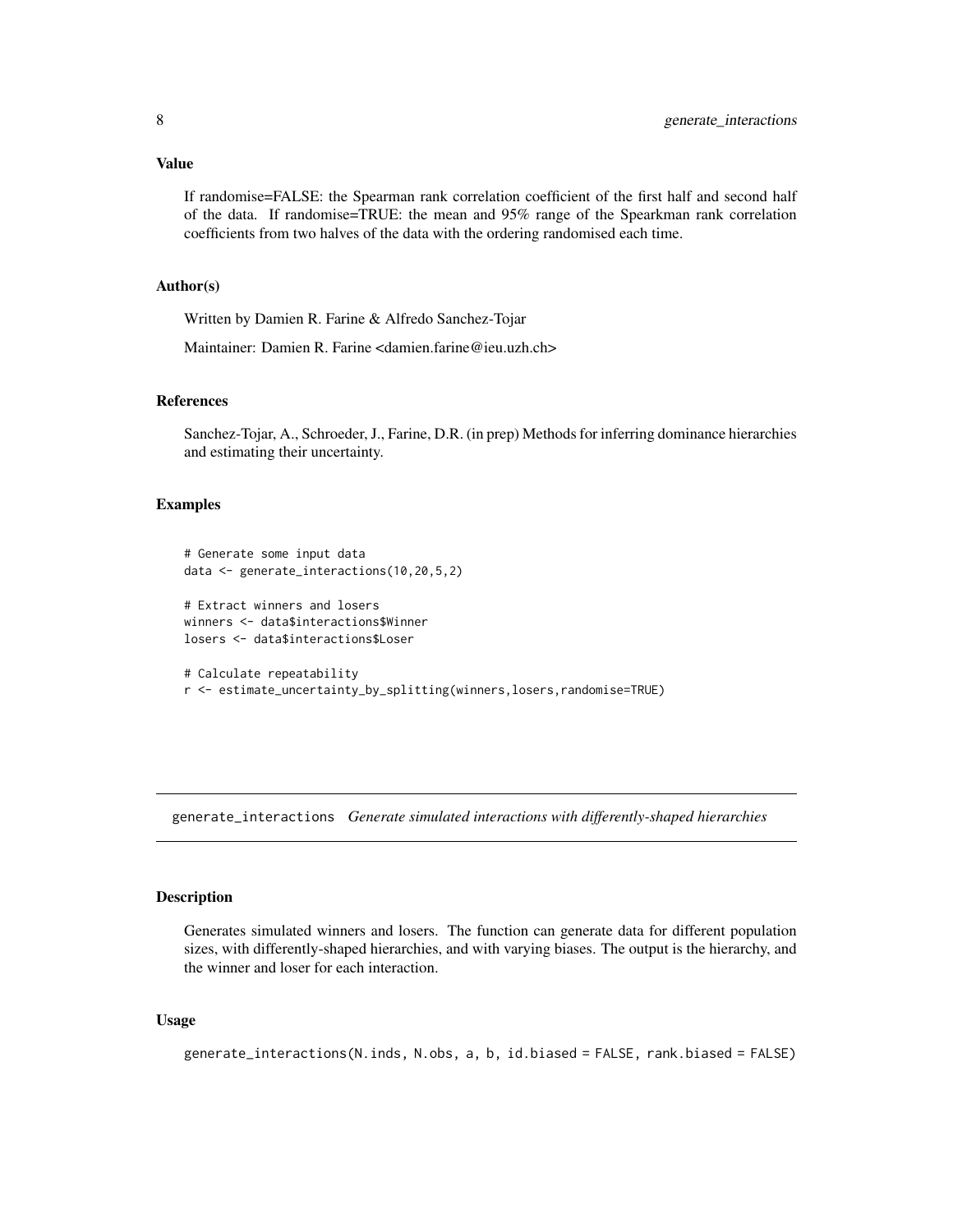#### <span id="page-8-0"></span>Arguments

| N.inds      | The number of individuals                                                                                                                            |
|-------------|------------------------------------------------------------------------------------------------------------------------------------------------------|
| N.obs       | The number of observed interactions (in total).                                                                                                      |
| a           | Parameter to control the steepness of the hierarchy (flatter or more sigmoidal)<br>plot_winner_prob.                                                 |
| b           | Parameter to control the intercept of the hierachy (moves the sigmoid left or<br>right) plot_winner_prob.                                            |
| id.biased   | Boolean (TRUE/FALSE) describing whether to introduce an individual bias in<br>the observations (some individuals interact more often than others).   |
| rank.biased | Boolean (TRUE/FALSE) describing whether to introduce a rank difference bias<br>in the observations (closely-ranked individuals interact more often). |

## Details

This function is useful for generating input data with a known hierarchy. The shape of the hierarchy can be controlled using two parameters, though is by default a sigmoidal shape. Higher values of a typically create a greater probability of a dominant winning (turn the function into more of a threshold). Higher values of b typically decrease the probability of a dominant winning when ranks are very similar. The [plot\\_winner\\_prob](#page-13-1) function allows visualisation of the hierarchy function (see examples below).

#### Value

Returns a list with two elements: hierarchy: A dataframe containing three columns, the ID of the individual, its Rank, and its Probability of interacting (varies if id.biased=TRUE). interactions: A dataframe containing two columns, the Winner and the Loser for each interaction. Each row represents one interaction.

## Author(s)

Written by Damien R. Farine & Alfredo Sanchez-Tojar

Maintainer: Damien R. Farine <damien.farine@ieu.uzh.ch>

## References

Sanchez-Tojar, A., Schroeder, J., Farine, D.R. (in prep) Methods for inferring dominance hierarchies and estimating their uncertainty.

```
par(mfrow=c(2,2))
# Set population size
N < - 20# Set shape parameters
a = 15
```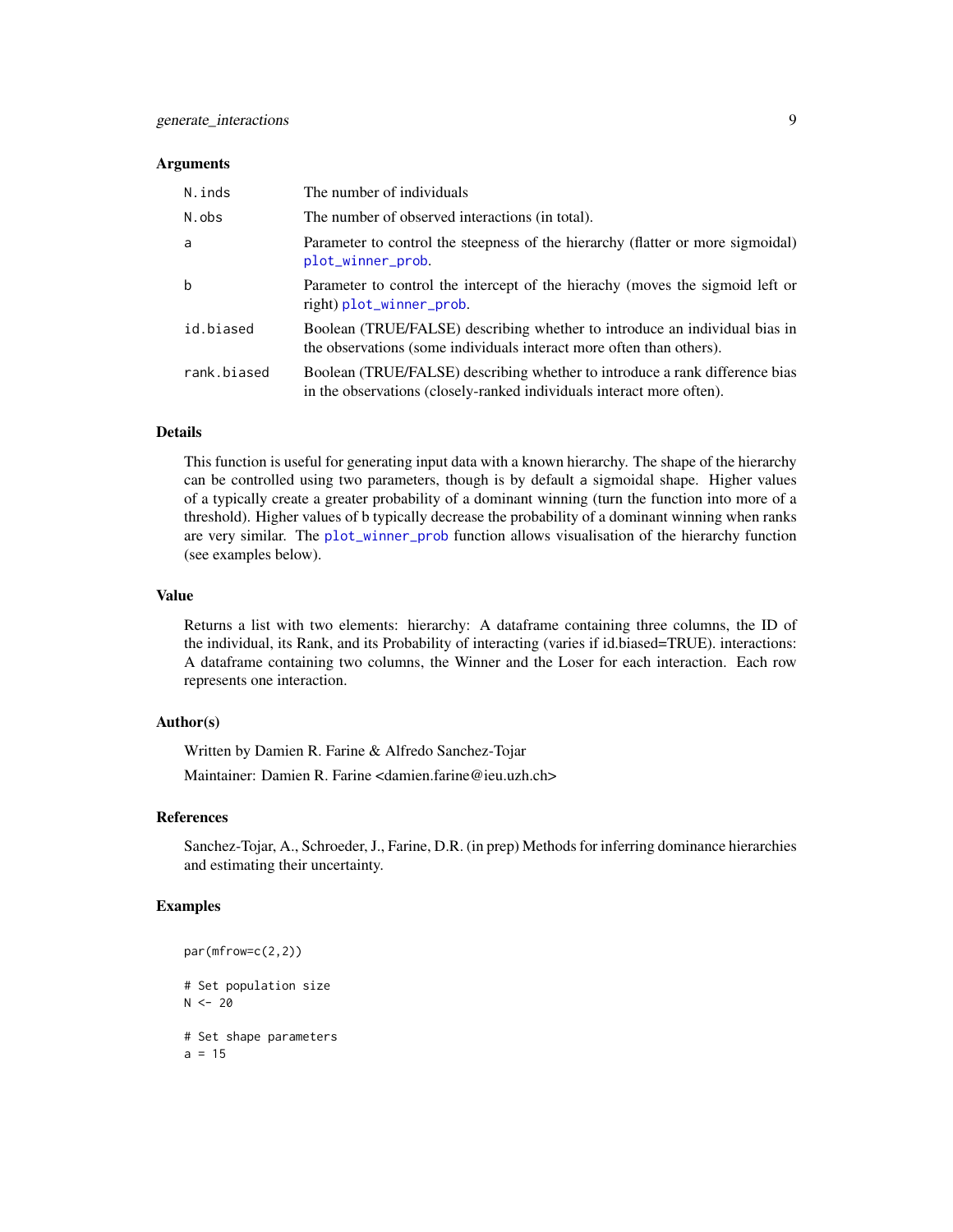```
b = 3# See what this looks like
plot_winner_prob(1:N,a,b)
# Generate some input data
data <- generate_interactions(N,400,a,b)
# See what the hierarchy looks like from the output data
winners <- data$interactions$Winner
losers <- data$interactions$Loser
identities <- data$hierarchy$ID
ranks <- data$hierarchy$Rank
plot_hierarchy_shape(identities,ranks,winners,losers,fitted=TRUE)
# Set new shape parameters
a = 3b = 3# See what this looks like
plot_winner_prob(1:N,a,b)
# Generate some input data
data <- generate_interactions(N,400,a,b)
# See what the hierarchy looks like from the output data
winners <- data$interactions$Winner
losers <- data$interactions$Loser
identities <- data$hierarchy$ID
ranks <- data$hierarchy$Rank
plot_hierarchy_shape(identities,ranks,winners,losers,fitted=TRUE)
```
plot\_hierarchy\_shape *Plots the shape of a dominance hierarchy from empirical data*

#### Description

This function takes a set of winners and losers from observed interactions and plots the probability of the dominant individual in an interaction winning given the difference in rank to the subordinate in the same interaction.

## Usage

```
plot_hierarchy_shape(identity, rank, winners, losers, fitted = FALSE)
```
## Arguments

| identity | A vector containing the identities of all individuals in the data.                   |
|----------|--------------------------------------------------------------------------------------|
| rank     | A vector giving the ranks for each individual (in the same order as the identities). |

<span id="page-9-0"></span>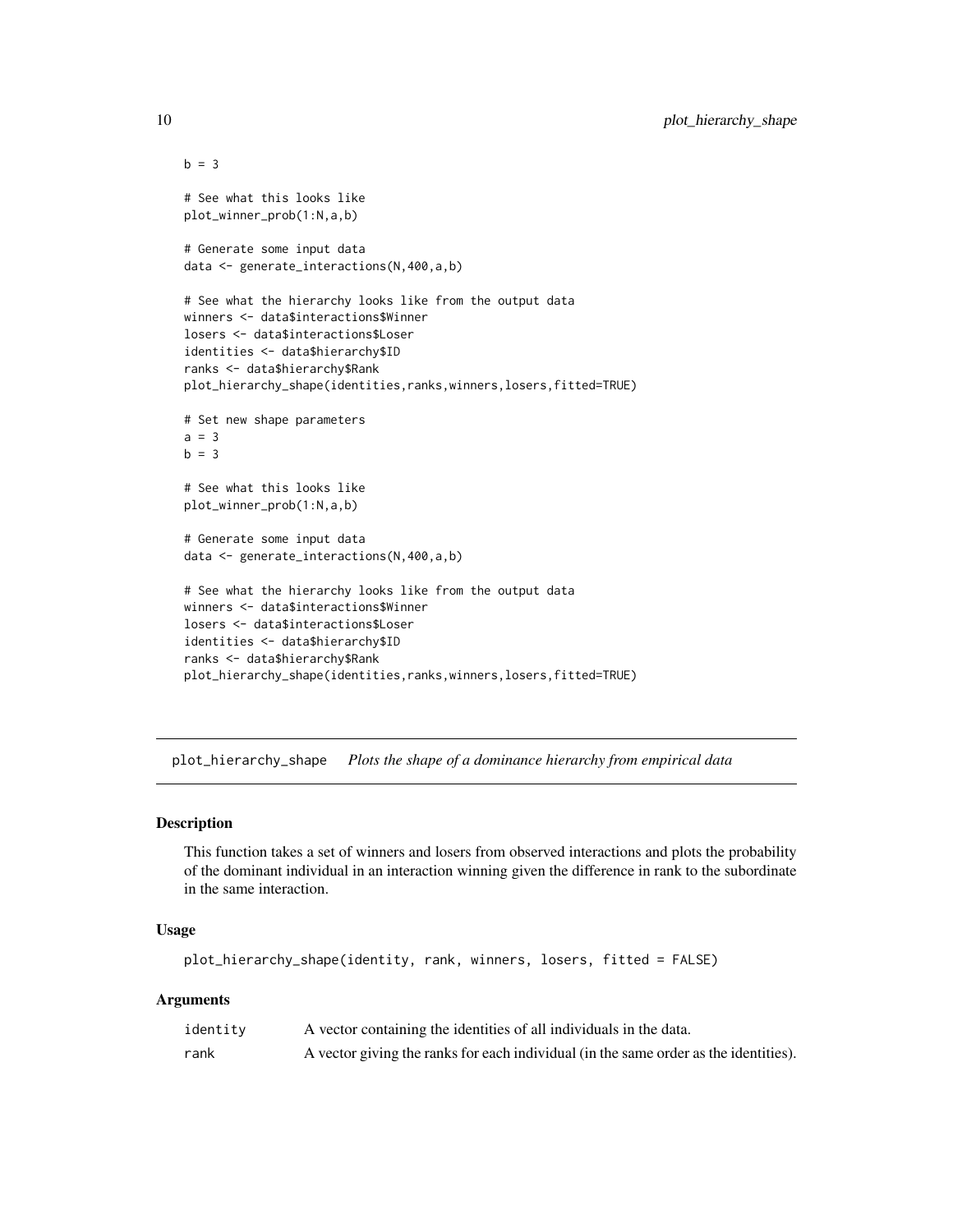| winners | A vector giving the identity of the winner for each interaction. |  |
|---------|------------------------------------------------------------------|--|

| wiiiki J | TV VOCUS ETVING the Rechtler of the Willifer for each interaction.                                  |
|----------|-----------------------------------------------------------------------------------------------------|
| losers   | A vector giving the identity of the loser for each interaction in the same order as<br>the winners. |
| fitted   | A Boolean (TRUE/FALSE) describing whether to add a fitted line to the plot                          |

## Details

This function is useful for examining how the probability of winning is shaped by the difference in rank. The shape of this graph provides information about the shape of the dominance hierarchy.

## Value

This function will return the data for x (difference in rank) and y (probability of dominant winning) coordinates of the plot as a data frame.

## Author(s)

Written by Damien R. Farine & Alfredo Sanchez-Tojar Maintainer: Damien R. Farine <damien.farine@ieu.uzh.ch>

## References

Sanchez-Tojar, A., Schroeder, J., Farine, D.R. (in prep) Methods for inferring dominance hierarchies and estimating their uncertainty.

```
par(mfrow=c(1,2))
# Set population size
N < - 20# Set shape parameters
a = 15b = 3# See what this looks like
plot_winner_prob(1:N,a,b)
# Generate some input data
data <- generate_interactions(N,400,a,b)
# See what the hierarchy looks like from the output data
winners <- data$interactions$Winner
losers <- data$interactions$Loser
identities <- data$hierarchy$ID
ranks <- data$hierarchy$Rank
shape <- plot_hierarchy_shape(identities,ranks,winners,losers,fitted=TRUE)
# Data is contained in shape
```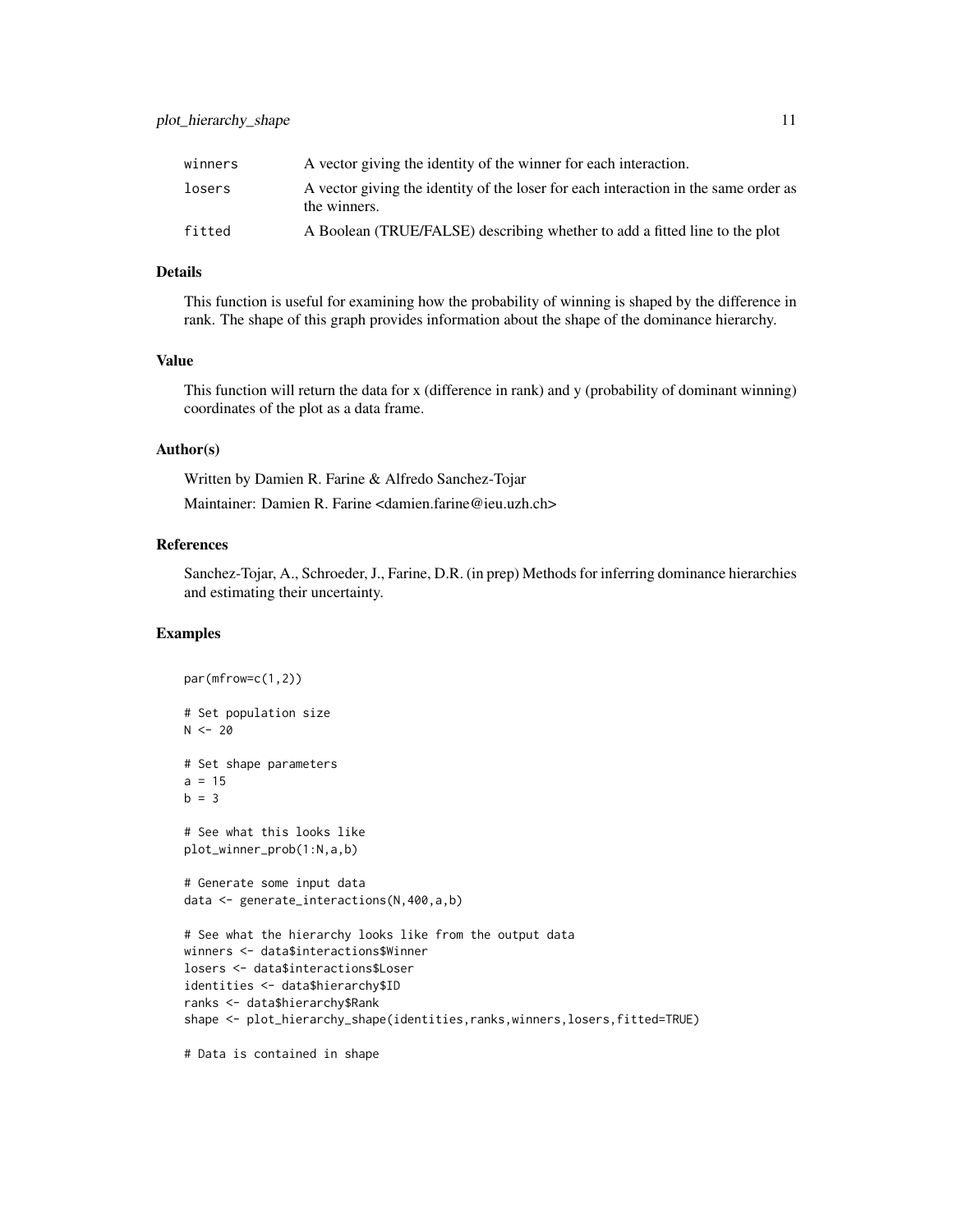<span id="page-11-0"></span>shape

## plot\_ranks *Plot the ranking of individuals*

## Description

Function to plot the ranking of individuals in different ways.

## Usage

```
plot_ranks(ranks, plot.CIs = FALSE, ordered.by.rank = TRUE,
identities = NULL, plot.identities = TRUE, colors = NULL)
```
## Arguments

| Either a vector containing the score or rank of each individual, or an NxK matrix<br>containing the results of K randomisations of the data.                  |
|---------------------------------------------------------------------------------------------------------------------------------------------------------------|
| Boolean (TRUE/FALSE): if providing an NxK matrix, then setting plot. CIs to<br>TRUE will plot the 95% range of the scores or ranks given for each individual. |
| ordered.by.rank                                                                                                                                               |
| Boolean (TRUE/FALSE) describing whether to order individuals by rank or not.                                                                                  |
| A vector containing the identity (name) of each individual to be plotted along<br>the X axis.                                                                 |
| plot.identities                                                                                                                                               |
| Boolean (TRUE/FALSE) describing whether to plot the identity of each individ-<br>ual along the X axis.                                                        |
| A vector containing the colour for each individual (default="black"). This is<br>useful for example to colour individuals by sex.                             |
|                                                                                                                                                               |

## Details

A simple function that plots individuals' ranks, with options to colour individuals or order them. Here the y axis is reverse, so that rank=1 occurs at the top.

## Value

Generates a plot. No data is returned.

## Author(s)

Written by Damien R. Farine & Alfredo Sanchez-Tojar Maintainer: Damien R. Farine <damien.farine@ieu.uzh.ch>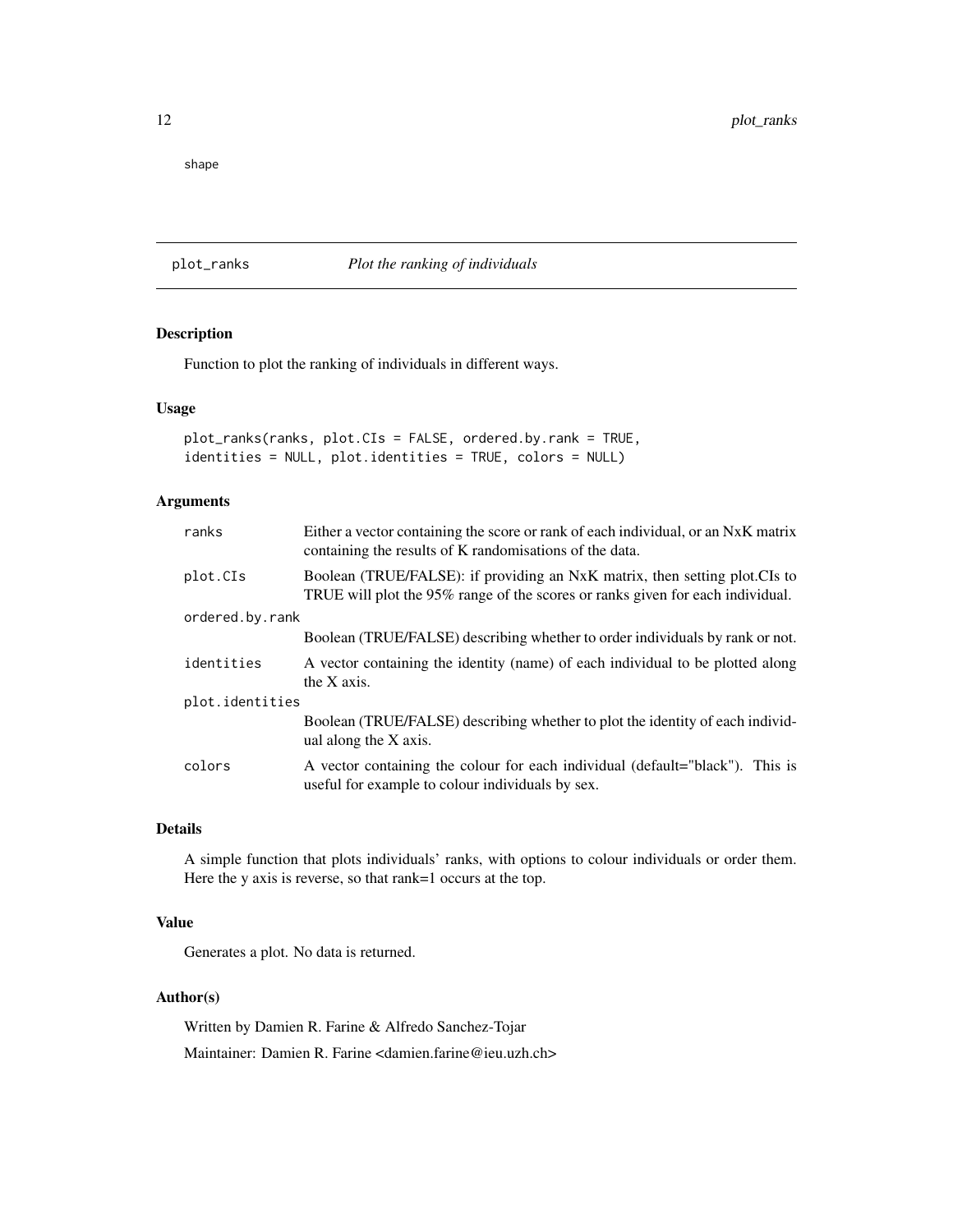## <span id="page-12-0"></span>plot\_trajectories 13

## References

Sanchez-Tojar, A., Schroeder, J., Farine, D.R. (in prep) Methods for inferring dominance hierarchies and estimating their uncertainty.

#### Examples

```
# Set population size
N < -10# Set shape parameters
a = 15b = 3# Generate data
data <- generate_interactions(N,100,a,b)
# Extract data (and turn IDs into letters for this example)
winners <- letters[data$interactions$Winner]
losers <- letters[data$interactions$Loser]
identities <- letters[data$hierarchy$ID]
# Calculate Elo scores
scores <- elo_scores(winners,losers,identities=identities,randomise=TRUE)
# Plot results
plot_ranks(scores, plot.CIs=TRUE,identities=TRUE,colors=rainbow(N))
```
plot\_trajectories *Plot the Elo trajectories of individuals*

## Description

Plot the trajectories of Elo scores after each interaction

#### Usage

```
plot_trajectories(trajectories, colors = NULL)
```
## Arguments

| trajectories | The output of elo_scores with the return.trajectories option set to TRUE: an<br>$Nx(T+1)$ matrix (where T is the number of interactions). |
|--------------|-------------------------------------------------------------------------------------------------------------------------------------------|
| colors       | An optional vector of colours for each line (default $=$ "black").                                                                        |

## Details

Plots one set of trajectories. If the randomise option in [elo\\_scores](#page-2-1) is set to TRUE, then the resulting matrices should be passed one at a time.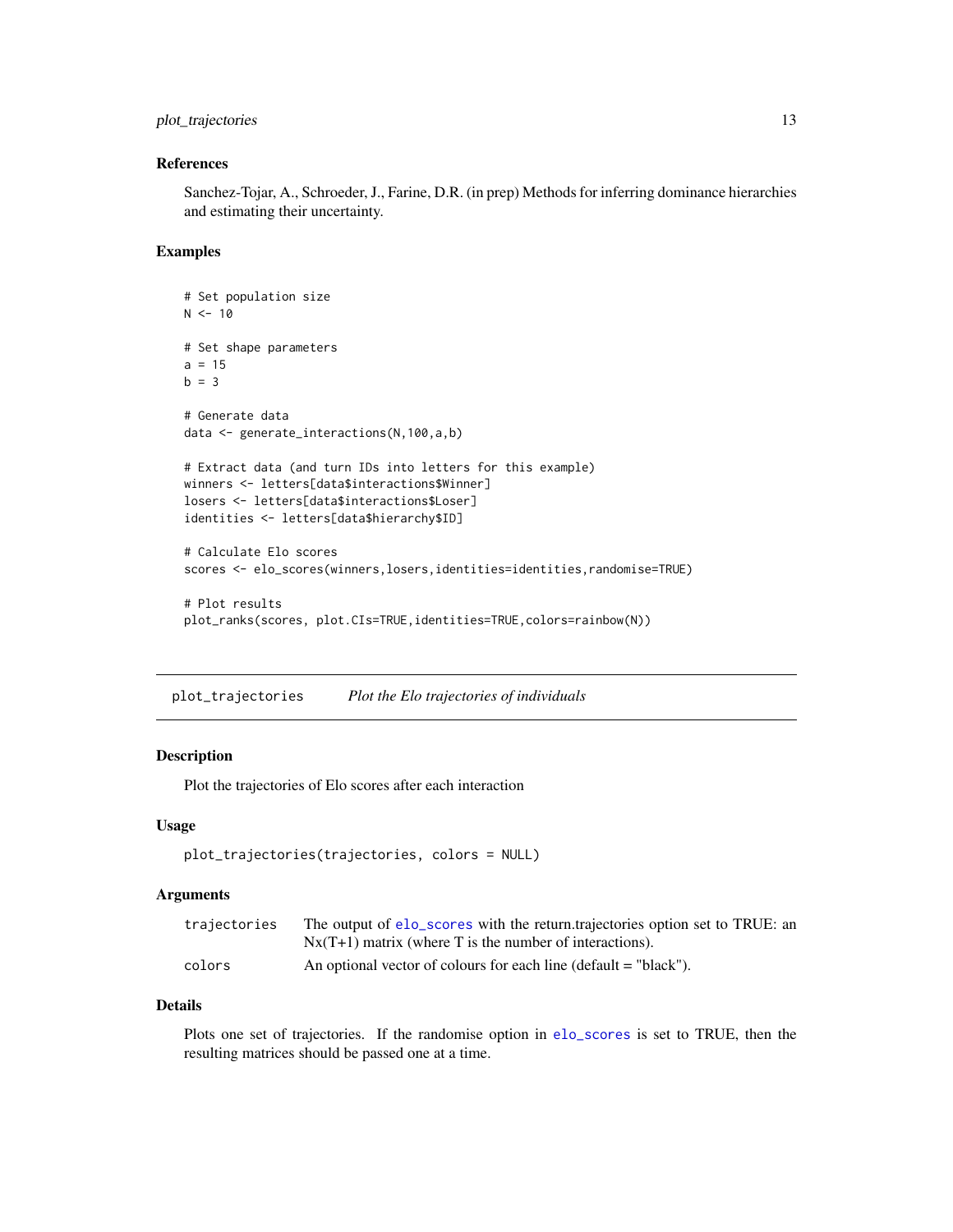## <span id="page-13-0"></span>Value

Generates a plot. No data is returned.

## Author(s)

Written by Damien R. Farine & Alfredo Sanchez-Tojar

Maintainer: Damien R. Farine <damien.farine@ieu.uzh.ch>

## References

Sanchez-Tojar, A., Schroeder, J., Farine, D.R. (in prep) Methods for inferring dominance hierarchies and estimating their uncertainty.

#### Examples

```
# Set population size
N < -10# Set shape parameters
a = 15b = 3# Generate data
data <- generate_interactions(N,100,a,b)
# Extract data (and turn IDs into letters for this example)
winners <- letters[data$interactions$Winner]
losers <- letters[data$interactions$Loser]
identities <- letters[data$hierarchy$ID]
# Calculate Elo scores
scores <- elo_scores(winners,losers,identities=identities,
randomise=FALSE,return.trajectories=TRUE)
# Plot results
```

```
plot_trajectories(scores, colors=rainbow(N))
```
<span id="page-13-1"></span>plot\_winner\_prob *Plot the shape of the hierarchy given some input parameters*

## Description

A simple function that provides visualisations of the shape of the hierarchy given parameters a and b in the [generate\\_interactions](#page-7-1) function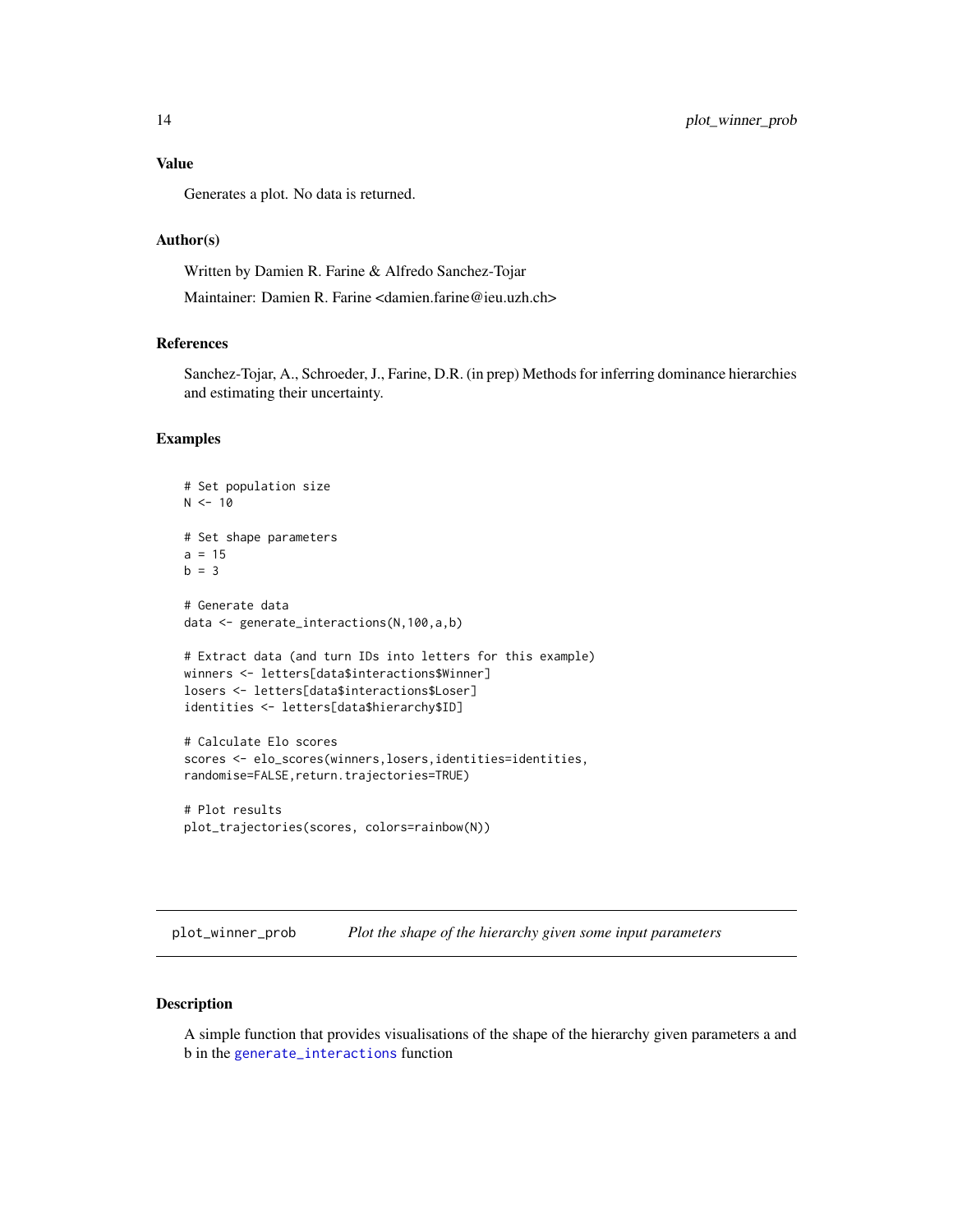## <span id="page-14-0"></span>plot\_winner\_prob 15

## Usage

plot\_winner\_prob(diff.rank, a, b)

## Arguments

| diff.rank    | A vector containing the x values of the plot (i.e. differences in rank). |
|--------------|--------------------------------------------------------------------------|
| a            | Parameter a (see generate_interactions).                                 |
| <sub>b</sub> | Parameter b (see generate_interactions).                                 |

## Details

A simple plotting function to visualise the shapes of curves in the [generate\\_interactions](#page-7-1) function.

#### Value

Generates a plot. No data is returned.

## Author(s)

Written by Damien R. Farine & Alfredo Sanchez-Tojar Maintainer: Damien R. Farine <damien.farine@ieu.uzh.ch>

## References

Sanchez-Tojar, A., Schroeder, J., Farine, D.R. (in prep) Methods for inferring dominance hierarchies and estimating their uncertainty.

```
# Set population size
N < -10# Set shape parameters
a = 15b = 3# Plot the shape
plot_winner_prob(1:10,a,b)
```